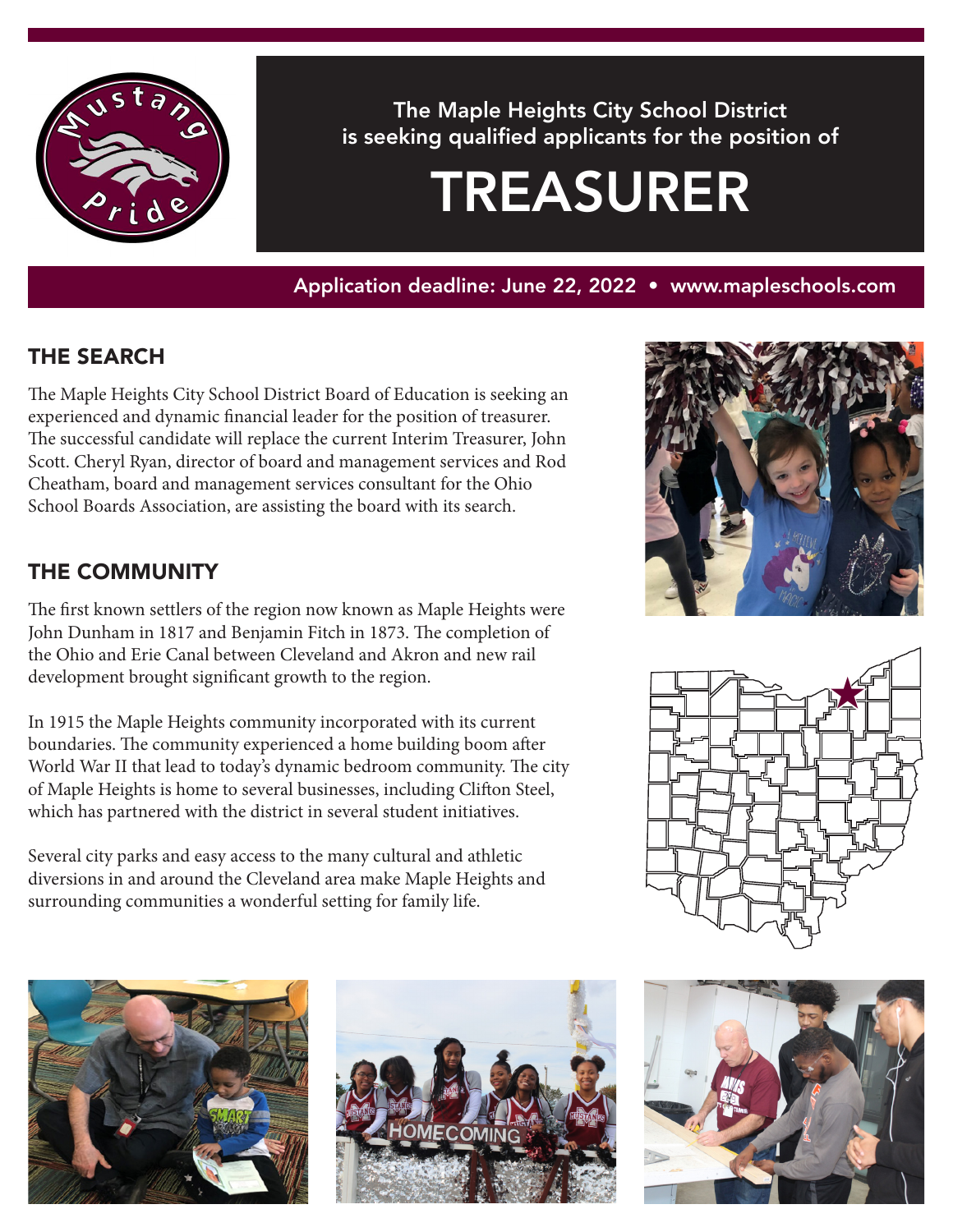

## STUDENTS AND STAFF AT A GLANCE

| Enrollment:                      | 3,350 |  |  |  |
|----------------------------------|-------|--|--|--|
| <b>Number of Employees:</b>      | 391   |  |  |  |
| Certificated:                    | 235   |  |  |  |
| Non-certificated:                | 142   |  |  |  |
| Administrators:                  | 14    |  |  |  |
| Average teacher salary: \$69,840 |       |  |  |  |
| <b>Bachelor's degree:</b>        | 35%   |  |  |  |
| <b>Bachelor's and master's:</b>  | 65%   |  |  |  |
| Average years of experience:     |       |  |  |  |

### BOARD OF EDUCATION

| Wendall Garth, pres.    | 4 years |
|-------------------------|---------|
| Jalen Brown, vice pres. | 2 years |
| Rosalind Moore          | 9 years |
| Alonzo Blackwell        | 1 year  |
| Sherria Granger         | 1 year  |

## THE DISTRICT

Maple Heights City School Schools is located in Cuyahoga County, southeast of the Cleveland metropolitan area. The district serves over 3,500 students in five buildings.

John F. Kennedy, Barack Obama and Abraham Lincoln are three gradelevel elementary schools on a single campus for students in grades Pre-K through 5. Each school offers its students an enriching and engaging environment in which to learn. A great example is Destination Imagination, a hands-on competition encouraging creative and collaborative problem-solving skills. Barack Obama and John F. Kennedy both earned Bronze Level status for their success with Positive Behavioral Interventions and Supports (PBIS).

Students in grades 6 through 8 attend Milkovich Middle School. Student life focuses on the district's "Three Pillars of Academic Success," which are academics, culture and climate, and career exploration. An engaging and rigorous curriculum coupled with the 21st Century After-School Program equip students for success in and out of the classroom. Through the program Naviance, students work closely with their teachers to explore interests and career pathways as they prepare for high school and beyond.

Students transition to Maple Heights High School through the Freshman Academy, a pathway program that allows them to explore STEM; Arts; Business and Communication; or Human Service. The high school offers opportunities in College Credit Plus, Advanced Placement, and Career Technical Education, offering college credit and industry credentials as students work toward earning their diplomas. Visual and performing arts, athletics and cocurricular offerings all enhance the student experience and preparation for life after graduation.

Fiscally the district is in a very strong position. The treasurer's office has worked collaboratively with the superintendent, board of education, building principals, teachers, support staff and administrative cabinet to provide for the needs of all students. This has included additional resources for more tutors and technology infrastructure without going to the voters for additional funding. Federal funds have provided for classroom instructional coaches to provide support for the demands of 21st century education.

### SEARCH TIMELINE